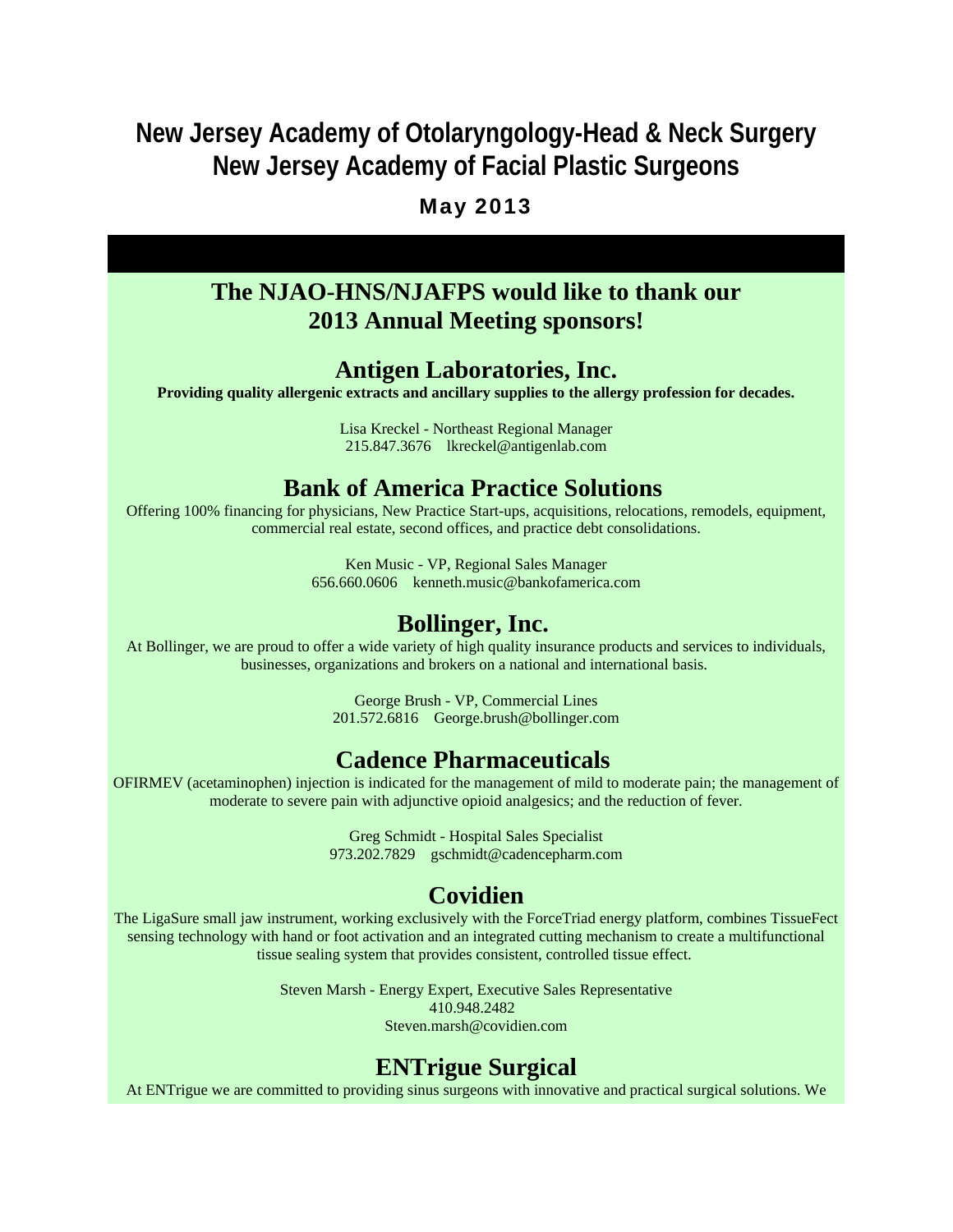begin by listening to surgeons and our colleagues in the field to identify opportunities for innovation. To their insights we add our expertise in emerging materials and technologies to rethink established solutions to common surgical challenges

> Ed Gallo - Independent Distributor 201.240.4381 Mundmed19@gmail.com

# **Euroclinic USA - Division of Nicos Group**

Nicos Group Inc,with more than 25 years of success in the pharmacuetical and medical device industry,out of it's Norwood,N.J.,facility proudly introduces ENT chairs and units manufactured by Euroclinic EUROCLINIC is the European leader in the supply of ENT equipment and systems.Euroclinic ENT Chairs combine Italian aesthetics with HI-TECH solutions adapted in the units for Hospital Depts. and Private Medical Practices. The ENT chairs and units can be equiped with wireless technology for Endoscopy video camera,are considered worldwide as the "state of the art" of the industry.All equipment and chairs are serviced by a factory trained team, that is located in our NJ facility.

> Mike Nikitin 845.598.4827 michael.nikitin@nicosgroup.com

Jitendra Shrivastav 201.256.5950 jitendra.shrivastav@nicosgroup.com

### **Hopewell Pharmacy**

The Hopewell Pharmacy is a professional compounding pharmacy located in Central New Jersey. They are providing a unique, simple option that will treat Chronic Sinusitis with custom compounded antibiotics, anti-fungals and anti inflammatories that are delivered directly into the sinus cavity.

> Jim Bolger - Marketing and Sales Rep 609.466.1930 jamesbolger@verizon.net

# **Medical Society of New Jersey**

Founded in 1766, the Medical Society of New Jersey is the oldest professional society in the United States. The organization and its dues-paying members are dedicated to a healthy New Jersey, working to ensure the sanctity of the physician-patient relationship. In representing all medical disciplines, MSNJ advocates for the rights of patients and physicians alike, for the delivery of the highest quality medical care.

> Melissa Kupperstein - Project Coordinator 609.896.1766 mkupperstein@msnj.org

# **Medtronic Surgical Technologies**

Surgical Technologies develops products and procedural solutions for surgical applications that include: neuro/spine, cranial and orthopedics; ear, nose and throat; and surgical oncology. We design, develop, manufacture and support healthcare providers with advanced surgical navigation and imaging solutions, powered surgical tools and systems, intraoperative nerve monitoring devices, advanced energy-based devices for hemostatic sealing and tissue dissection, and implantable devices for hydrocephalus management.

> Chris Barrett - Associate Therapy Analyst 904.332.8170 Christopher.e.barrett@medtronic.com

# **Nixon Uniform Service & Medical Wear**

Nixon specializes in cost-effective medical wear and linen rental programs designed to address the specific needs of today's top healthcare providers.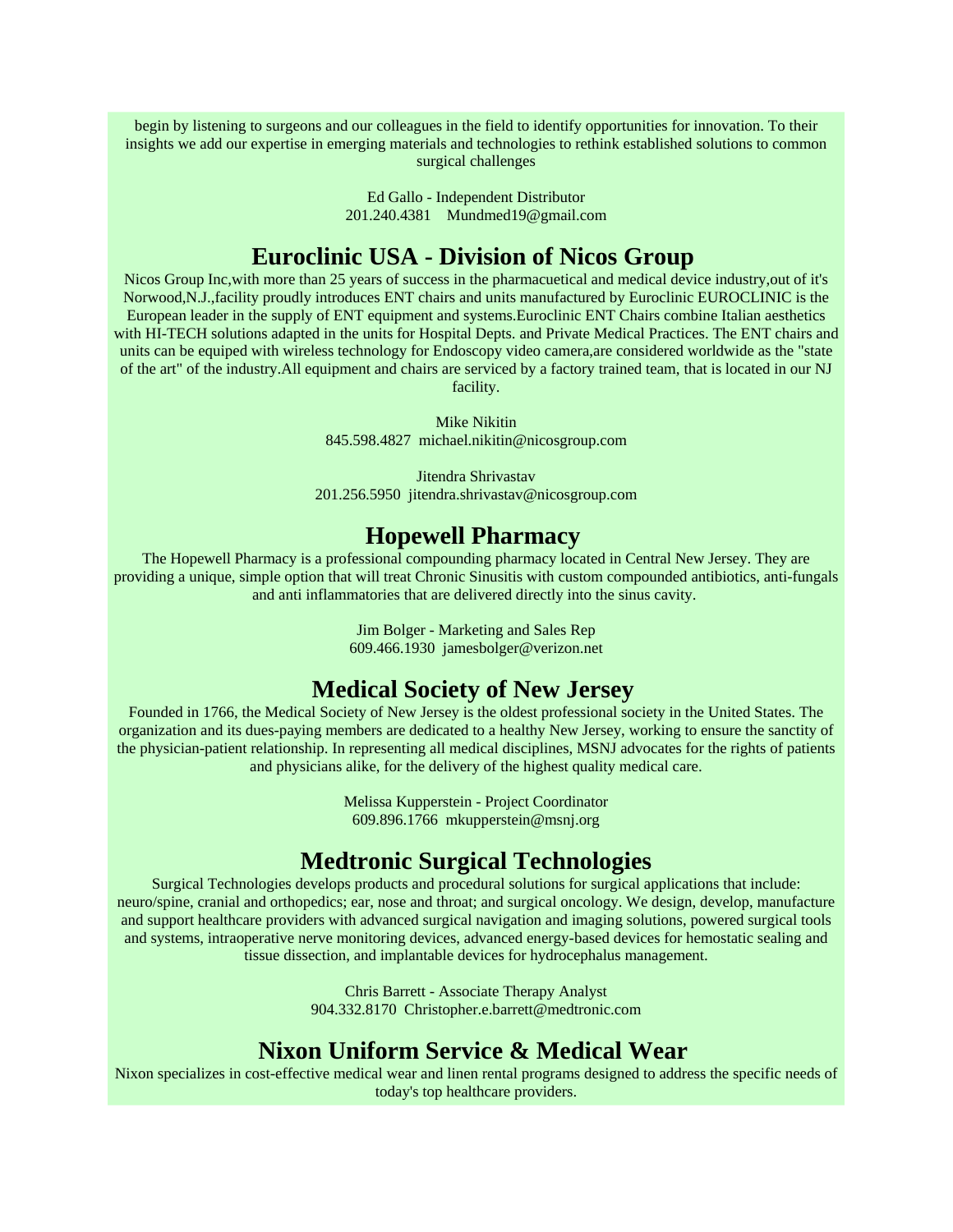Bryan Tillis - Territory Sales Manager 732.673.2716 tillisb@nixonmedical.com

James Seery - Territory Sales Manager 732.221.5276 seeryj@nixonmedical.com

# **NJ-HITEC**

Offers a plethora of services to assist physicians take advantage of the federal incentive funding to select, adopt, implement, and become Meaningful Users of an Electronic Heath Record (EHR) system.

> Giri Vurinka - NJ Provider Services 862.366.6197 vurinka@njhitec.com

# **Sunovion Pharmaceuticals, Inc.**

ZETONNA® (ciclesonide) Nasal Aerosol is a prescription medicine that treats seasonal and year-round allergy symptoms in adults and children 12 years of age and older.. It is for use in the nose only. ZETONNA is used 1 time each day, 1 spray per nostril.

> Michael Spizzo - Sales Representative II 732.620.2942 Michael.spizzo@sunovion.com

Denise Bergamotto - Therapeutic Specialist 732.616.9293 Denise.bergamotto@sunovion.com

# **TEVA Respiratory**

Teva Respiratory is the U.S.-based respiratory subsidiary of Teva Pharmaceutical Industries Ltd. We are committed to providing high-quality, affordable treatment options to people with asthma, chronic obstructive pulmonary disease (COPD), exercise-induced bronchospasm (EIB) and nasal allergy symptoms. Teva Pharmaceutical Industries Ltd. is among the top 15 pharmaceutical companies in the world. We develop, manufacture and market generic and innovative pharmaceuticals and active pharmaceutical ingredients.

> Janice Propersi - Senior Sales Specialist 551.482.3213 Janice.martinez@tevapharm.com

**From the Presidents Annual Meeting Review** 

We would like to thank our Annual Meeting Speakers for their expertise.

Dr. Jean Anderson Eloy discussed a comprehensive approach to frontal sinus disease. Dr. Diego Saporta provided all the information for starting an allergy program. Dr. Michael Turner presented many years of experience in this relatively new and uncommon procedure. Denise Sanders from Kern Augustine Conroy & Shoppmann, PC discussed HIPPA updates, EMR communication issues, as well as legal pitfalls for physicians. Sigmund L. Sattenspiel presented about reconstruction of facial cancer defects. Finally, Dr. Paul Carniol, provided an up date on radio frequency treatment for facial skin laxity.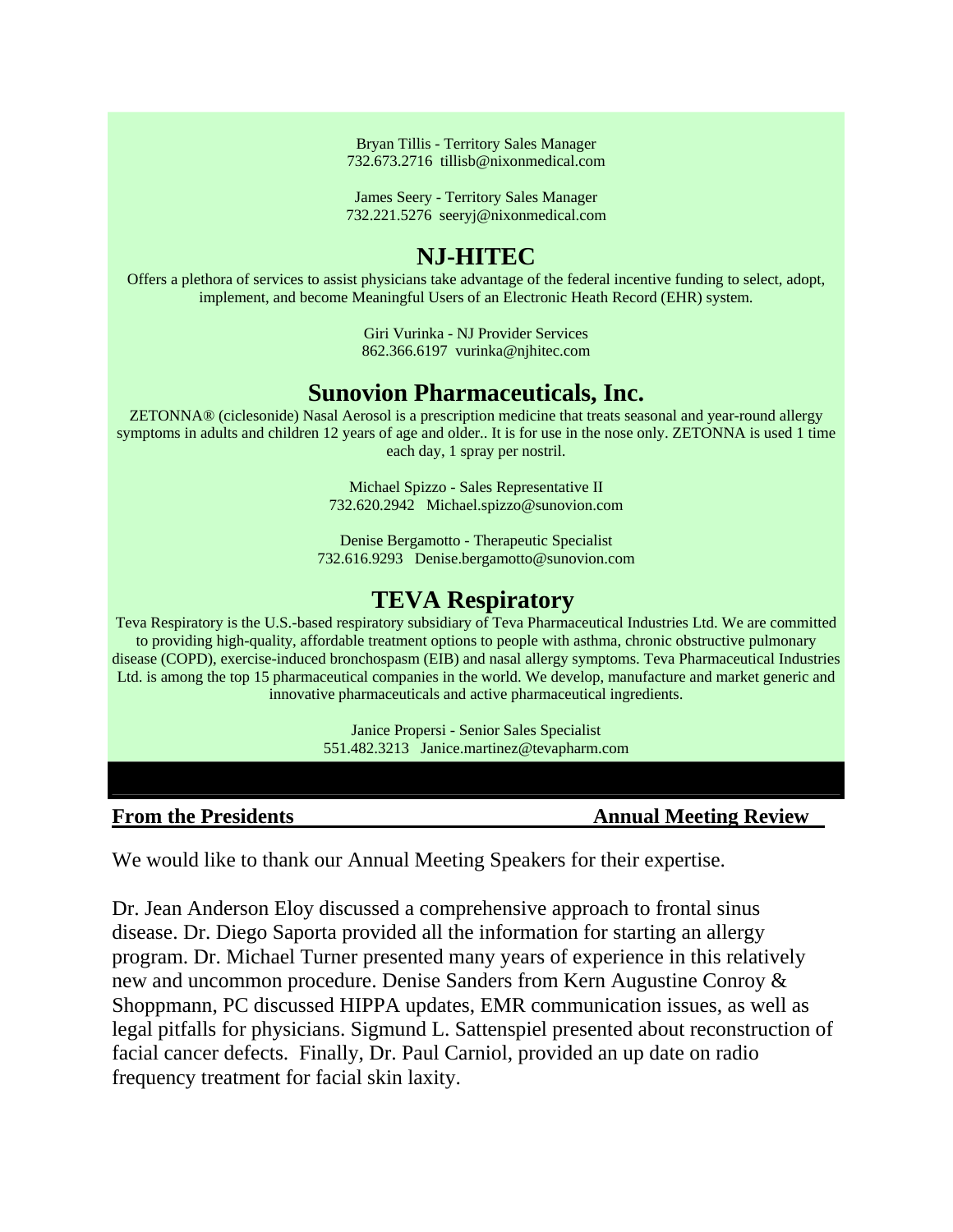#### **PA AND APNS SEEKS to CHANGE SCOPE OF PRACTICE**

Two bills have been introduced that seek to change the way in which physicians work with Physician Assistants and Advanced Practice Nurses in New Jersey. New Jersey State Senator Joseph Vitale (D-19), Chair of the Senate Health Committee, has sponsored both bills. Vitale's PA legislation would permit each physician to develop the PA's scope of practice independently, and eliminate the need to sign off on charts within a specified number of days. The APN legislation would allow the allied health providers to practice independently without a collaborative agreement with a supervising physician. APNs cite physician shortages and cost savings. We are reviewing both bills and working with the "house of medicine" on appropriate responses.

#### **DEPARTMENT OF HEALTH TESTIFIES BEFORE BUDGET COMMITTEE**

Throughout April, the Assembly and Senate Budget Committees met with various departments throughout New Jersey in order to provide recommendations for the State's budget. Commissioner Mary O'Dowd from the Department of Health testified before the committee to discuss the \$1.9 billion allocated to the department for 2014. The Commissioner highlighted the \$675 million in charity care allotted for the coming year as well as the \$590 million for the Federally Qualified Health Centers. The Department is also investing an additional \$10 million in graduate medical education. The Department is working in conjunction with the Department of Banking and Insurance and the federal government in the rollout of the Health Exchange.

**Legal Report Kern Augustine Conroy & Schoppmann, PC**

**CMS Proposes Changes to Oversight of Accrediting Organizations:** The Centers for Medicare & Medicaid Services (CMS) has issued a proposed rule that would revise certain aspects of the survey, certification, and enforcement procedures related to CMS oversight of national accreditation organizations (AOs), including those that accredit surgical facilities. The revisions would implement certain provisions under the Medicare Improvements for Patients and Providers Act of 2008 (MIPPA) and are intended to clarify and strengthen CMS oversight of AOs that apply for, and are granted, recognition and approval of an accreditation program. The proposal is available at: http://www.regulations.gov/#!documentDetail;D=CMS-2013-0063-0001

**Physicians Cautioned Regarding Online Patient Relations:** The American College of Physicians and the Federation of State Medical Boards have issued guidelines for physician Internet activity involving patients, in a policy paper published in the Annals of Internal Medicine. The document discusses the benefits, pitfalls and recommended safeguards related to various online physician activities. View the position paper at: http://annals.org/article.aspx?articleid=1675927 .

#### **Stark, False Claims and Anti-Kickback Prosecutions Can Arise from**

**Inattention:** The U.S. Department of Justice has announced that Intermountain Health Care, Inc., Utah's largest health system, has agreed to pay the United States \$25.5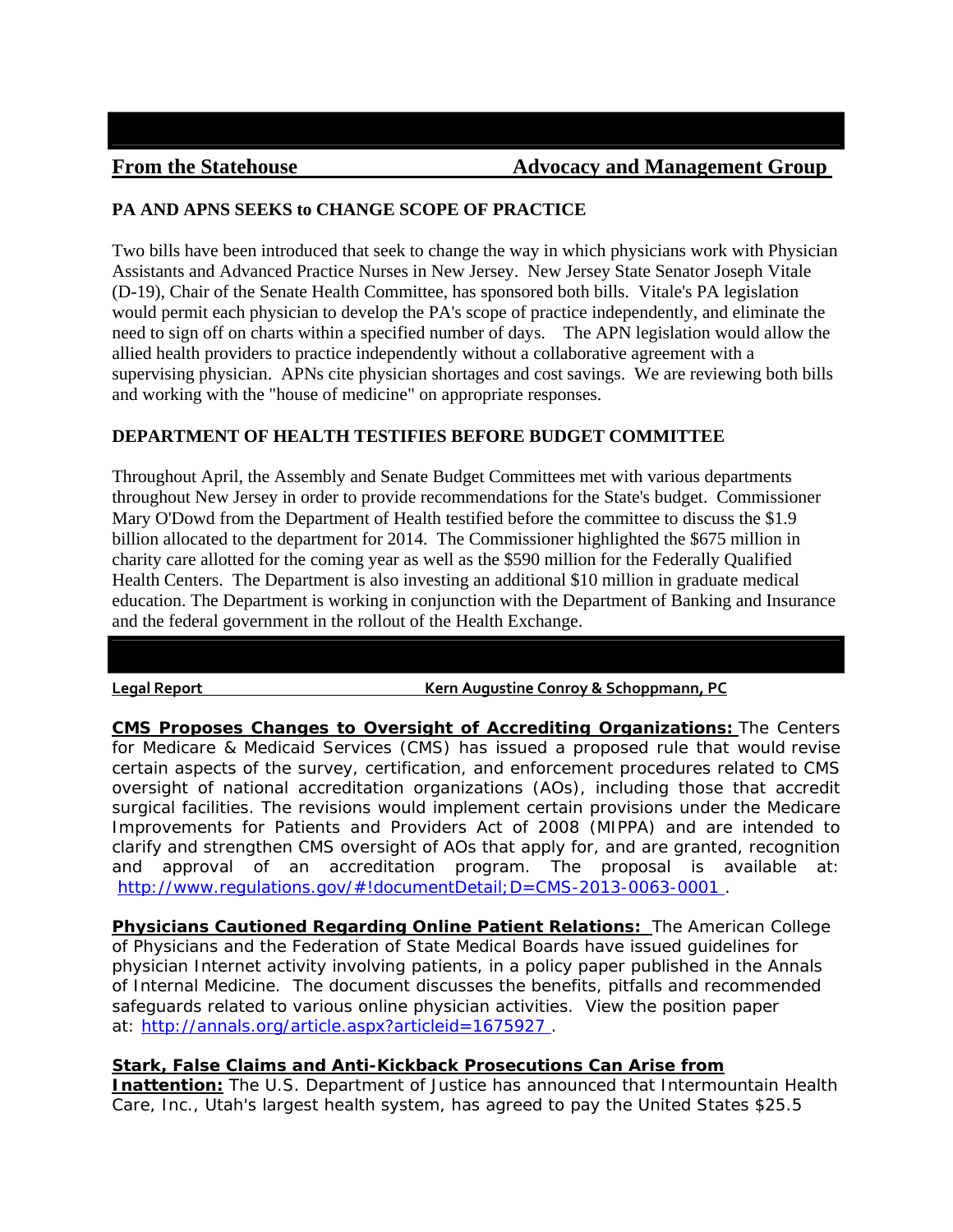million to settle claims that it violated the Stark statute and the False Claims Act by engaging in improper financial relationships with referring physicians. The alleged illegal relationships included employment agreements under which the physicians received bonuses that improperly took into account the value of patient referrals, as well as office leases and compensation arrangements between the health system and its referring physicians that also violated Stark, in part because there were no executed leases or agreements in place for at least some portion of the period covered by the arrangements. Settlements agreed to by a health system or hospital rarely protect all of the involved physicians from future prosecution. Prosecution of kickback and Stark cases involving referring physicians and other providers with which they have a financial relationship is increasing significantly, at both the federal and state level, as enforcement agencies utilize expanded resources to identify and investigate arrangements and as providers choose to disclose non-compliant arrangements. Any financial arrangement involving health care services and referring parties (whether or not federal health care programs are involved) must be carefully structured for regulatory compliance, both initially (including executing the documents) and throughout the life of the arrangement, including attention to the renewal terms of the written agreements.

**Federal EHR Donation Exceptions to Continue:** The U.S. Dept of Health & Human Services' Office of Inspector General and the Centers for Medicare & Medicaid Services have published rule proposals to extend through December 31, 2016, the Anti-kickback safe harbor and the Stark law exception for donation to physicians of electronic health records (EHR) items and services, which had been scheduled to expire at the end of 2013. The proposed rules also update certain aspects of the electronic health records exceptions to update the provision under which EHR software is deemed interoperable and remove the requirement related to electronic prescribing capability. The agencies solicit public comment on other possible amendments to the exception, including limiting the scope of protected donors, such as excluding ancillary service providers as protected donors, and adding or modifying conditions to limit the risk of data and referral lock-in. Access the rules atwww.drlaw.com.

**Data Banks to Merge**: Effective May 6, 2013, the National Practitioner Data Bank (NPDB) and the Healthcare Integrity and Protection Data Bank (HIPDB) will merge into one Data Bank: the NPDB. After the merger, the Data Bank will notify all users via email with a link to the new website: http://www.npdb.hrsa.gov. Users should save and bookmark the new address. Aside from an immediate cost saving from not having to query two separate data banks, there will be no change to the reporting workflow or requirements, but users' query results may include reports that were not previously available to them. The HIPDB information will be integrated into the NPDB, meaning that users who only queried the NPDB may receive expanded access to Data Bank information. If a user queries both the NPDB and HIPDB currently, their query results after the merger will not change. To see what the merger will mean to users, go to: http://www.npdb-hipdb.hrsa.gov/resources/npdbMerge.jsp . To access Data Bank Merger Q&As, go to: http://www.npdbhipdb.hrsa.gov/resources/factsheets/MergerQandA.pdf .

**Synthetic Marijuana Statutorily Banned:** Governor Christie has signed legislation (S1783) codifying an earlier adopted regulation banning the possession, manufacture or sale of synthetic marijuana, often sold as "K2" or "Spice." Manufacturing or selling